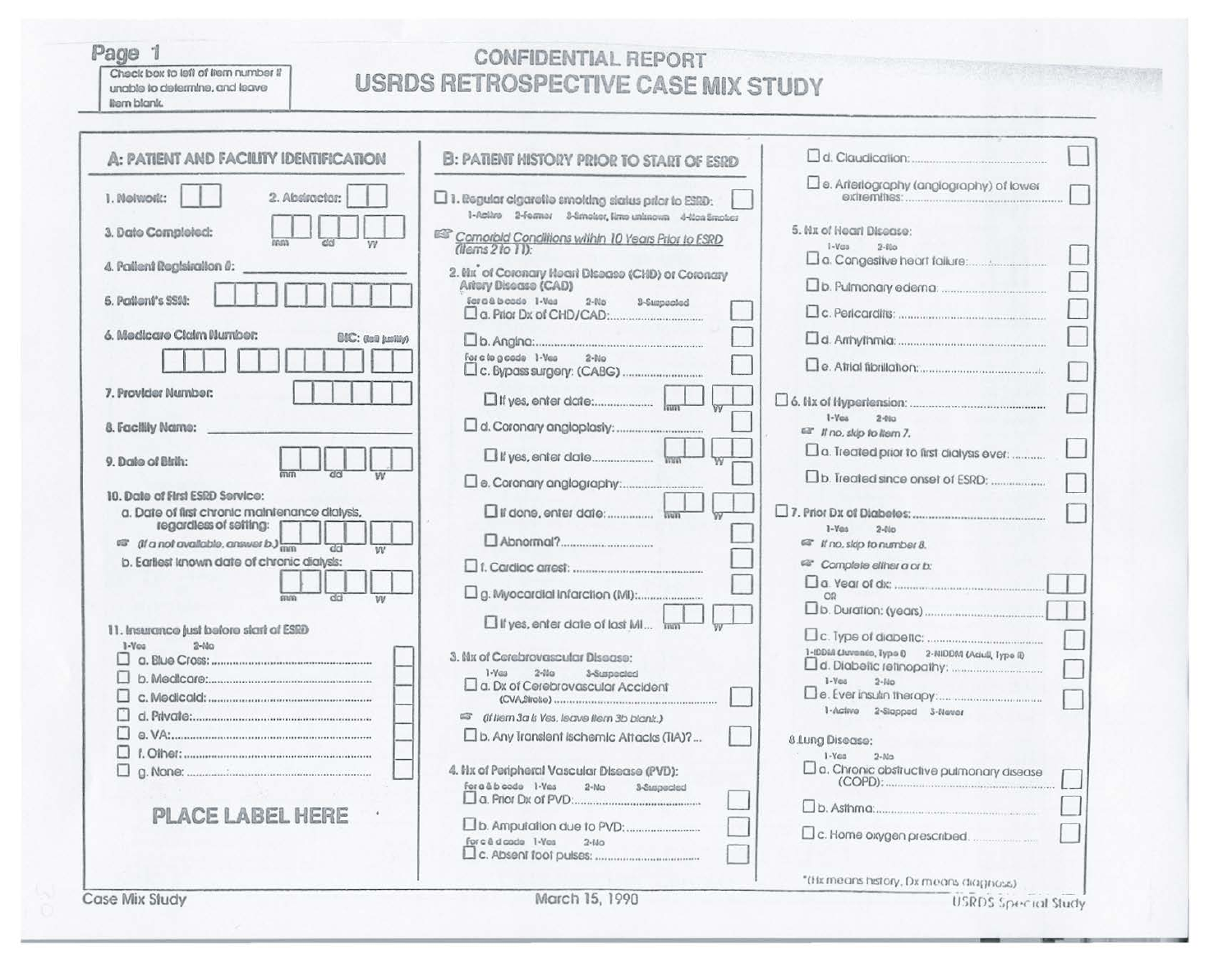Page 2

Check box to left of liem number if unable to determine, and leave tiom blank.

## **CONFIDENTIAL REPORT USRDS RETROSPECTIVE CASE MIX STUDY**

| Paillat |  |  |
|---------|--|--|
|         |  |  |

|                                                                                                                                      | C: INFORMATION AT START OF ESRD                                                                                                                                           | $\square$ b. Prescribed or usual hours per                                                                                                                                                           |
|--------------------------------------------------------------------------------------------------------------------------------------|---------------------------------------------------------------------------------------------------------------------------------------------------------------------------|------------------------------------------------------------------------------------------------------------------------------------------------------------------------------------------------------|
| $2-11a$<br>$1 - V_{00}$                                                                                                              |                                                                                                                                                                           | the.<br>red.<br>[C. # of dialysis sessions per week:                                                                                                                                                 |
| <sup>12</sup> If no, sido to number 10.                                                                                              | 637 WINDOW: One month prior to onset of ESRD to 6<br>weeks after first treatment.                                                                                         | a. Reuse of dialyzer in this patient:                                                                                                                                                                |
|                                                                                                                                      | $\square$ 1. Height (at any time):                                                                                                                                        | $1-Vcm$<br>$2-110$<br>Do. Highest weight loss during dialysis:<br>(check in weeks 2 to 6)                                                                                                            |
| $2-11a$<br>1-Ves                                                                                                                     | ln. or<br>lű.<br>cm.                                                                                                                                                      | (Rounded)<br>lips, or<br>k <sub>G</sub>                                                                                                                                                              |
| 16. Hver Disease:                                                                                                                    | $\square$ 2. Wet weight before 1st dialysis ever, or if not available, earliest available predialysis weight:                                                             | ml/min<br>$\Box$ f. Blood flow rate (BFR):<br>审                                                                                                                                                      |
| $1-V00$<br>$2-110$                                                                                                                   | llo, or<br>wt:<br>lka.                                                                                                                                                    | (If BFR varies, code prescribed rate or most common<br>$i$ die)                                                                                                                                      |
|                                                                                                                                      | $\square$ 3. Dry weight as ordered:                                                                                                                                       | Dg. Dialyzer type: (see Code Book -<br>If code 300, please specify.                                                                                                                                  |
| $\Box$ 11.0ther major diagnoses not recorded above (up to<br>6), by ICD-9 codes or write in descriptive terms: If<br>none check box: | <b>ES If unavailable, Ist lowest weight just after dialysis</b><br>session within 6 weeks after start of ESRD:                                                            | n. Vascular access in use: (list up to two).<br>I-Fistula (atteno-versus shumi) 4-Temporary Ime<br>2-Goretex graft<br>5- Permanent subclawan catheter                                                |
|                                                                                                                                      | ib.or<br>$k$ a:<br>wt:                                                                                                                                                    | 3-Bovine graft<br>6 - Olher                                                                                                                                                                          |
|                                                                                                                                      | 14. Nutritional status recorded in the records:                                                                                                                           | 9. For Periloneal Dialysis Palients:                                                                                                                                                                 |
|                                                                                                                                      | 1. Obses/averweight 2. Under-nousthed/cachete:                                                                                                                            | 1-Home 2-Nome Iraining 3-In-center                                                                                                                                                                   |
| $3:$ . The contract of the contract of the contract of $\mathcal{S}_1$                                                               | 5. Blood pressure:<br>a. At onset of ESRD (taken at first dialysis                                                                                                        |                                                                                                                                                                                                      |
| <u> 1995 - Jack Maria Barnett, fizik ba</u>                                                                                          | treatment ever, predialysis)                                                                                                                                              | I-CAPD 2-CCPD 3-IPD<br>$\square$ c. $\ell$ of exchanges per treatment day:                                                                                                                           |
| and the company of the company of the company                                                                                        | SBP<br>/DBP                                                                                                                                                               | $\Box$ d. $\rlap/v$ of thers per exchange: (e.g. 2.0)                                                                                                                                                |
|                                                                                                                                      | [ b. At 2 to 4 weeks after ESRD onset (taken<br>before dialysis freatment that day)                                                                                       | $\square$ e. $\#$ of treatment days per week $\omega$ to $n$ :                                                                                                                                       |
|                                                                                                                                      | S39<br>COLO                                                                                                                                                               | 10. For Transplant Recipients:                                                                                                                                                                       |
|                                                                                                                                      | 6. Patient status at one month of ESRD:                                                                                                                                   | $\square$ a. Date of Transplant:<br>mm                                                                                                                                                               |
|                                                                                                                                      | 1-Dead, complete item 7 and complete eliner 8, or 9, or 18<br>2-Hemodolysis, complete ilem 8 (sigp 7, 9 & 18)<br>3-Pertioned diciyals, complete tiem 9 (sidp 7, 6 and 10) | I-Cadaver<br>2-Living Related 3-Living Unrelated                                                                                                                                                     |
|                                                                                                                                      | 4-liczuplanted, complete item 10 (skp 7, 8 & 9)<br>5-Recovered renal function (slap to item 11)<br>(If mell to follow-up or translered to another unit (sig) to item 11)  | Complete with Information from the psychosocial<br>evaluation closest to first dialysis. Use social worker's,<br>nurse's, and/or dieticlan's records; may use your<br>Interpretation of the records. |
|                                                                                                                                      | $\Box$ 7. If dead, enter date of death:<br>w<br>mm                                                                                                                        |                                                                                                                                                                                                      |
|                                                                                                                                      | 8. For Hemodialysis Patients:                                                                                                                                             | $\Box$ 11. Date of psychosocial evaluation:                                                                                                                                                          |
|                                                                                                                                      | 1-In-ounier 2-Horne Irolning 3-At Home                                                                                                                                    |                                                                                                                                                                                                      |
|                                                                                                                                      |                                                                                                                                                                           |                                                                                                                                                                                                      |